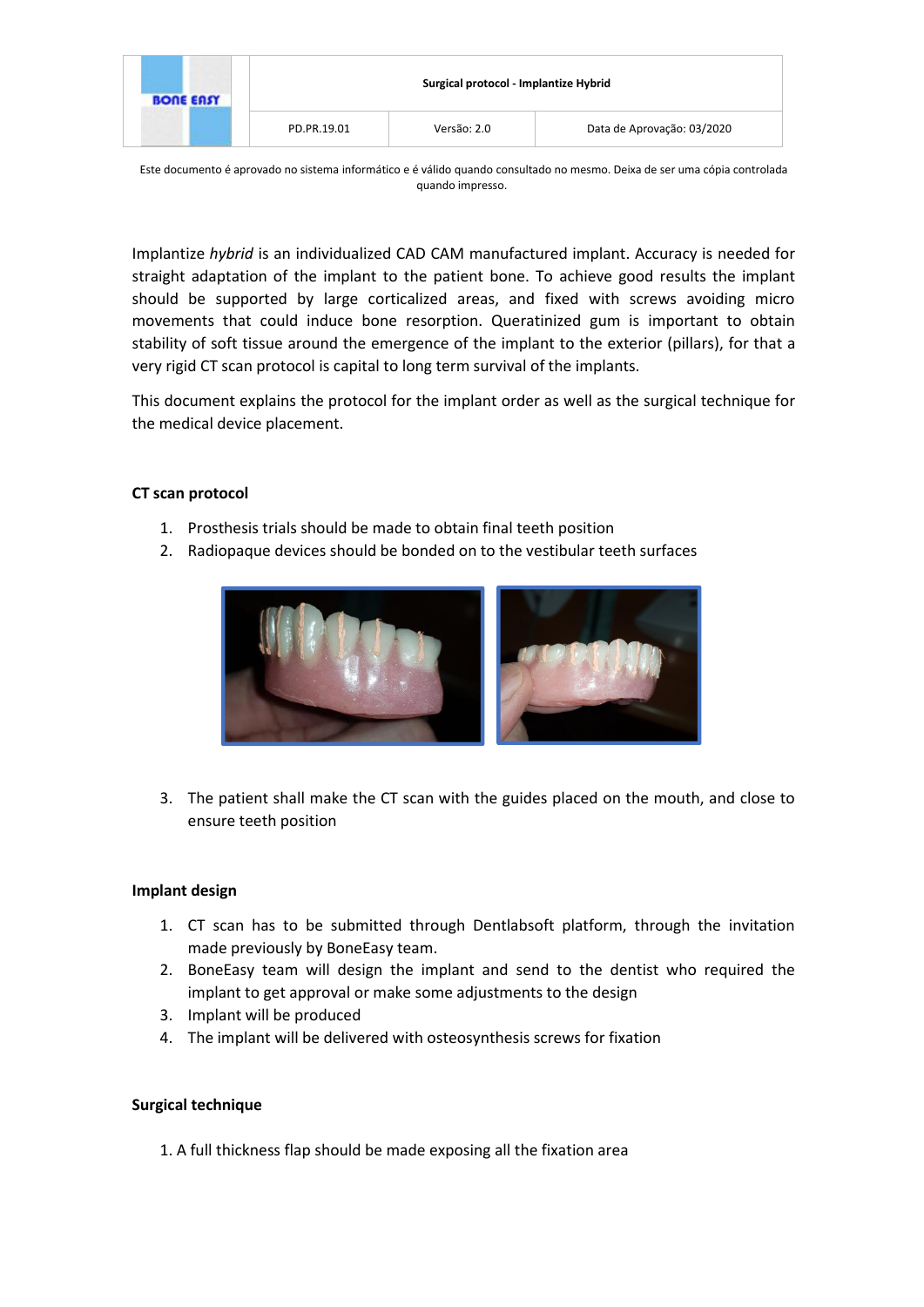| <b>BONE EASY</b> | Surgical protocol - Implantize Hybrid |             |                            |
|------------------|---------------------------------------|-------------|----------------------------|
|                  | PD.PR.19.01                           | Versão: 2.0 | Data de Aprovação: 03/2020 |

Este documento é aprovado no sistema informático e é válido quando consultado no mesmo. Deixa de ser uma cópia controlada quando impresso.



- 2. Surgical Guide:
- $\triangleright$  Fix the surgical guide, using the guide fixation pins existing on the surgical kit. This allows the guide to be totally fixed so the bone preparations could properly take place.



3. Bone Preparations (with guide in place):

 $\triangleright$  First is necessary mark with surgical pencil, the areas to be prepared

 $\triangleright$  Using the slots of the surgical guide, do the bone osteotomy with the round bone bur.

Preform osteotomy with Vestibular/Lingual or Vestibular/Palatal movements until achieve the bone level preparation indicted by the surgical guide



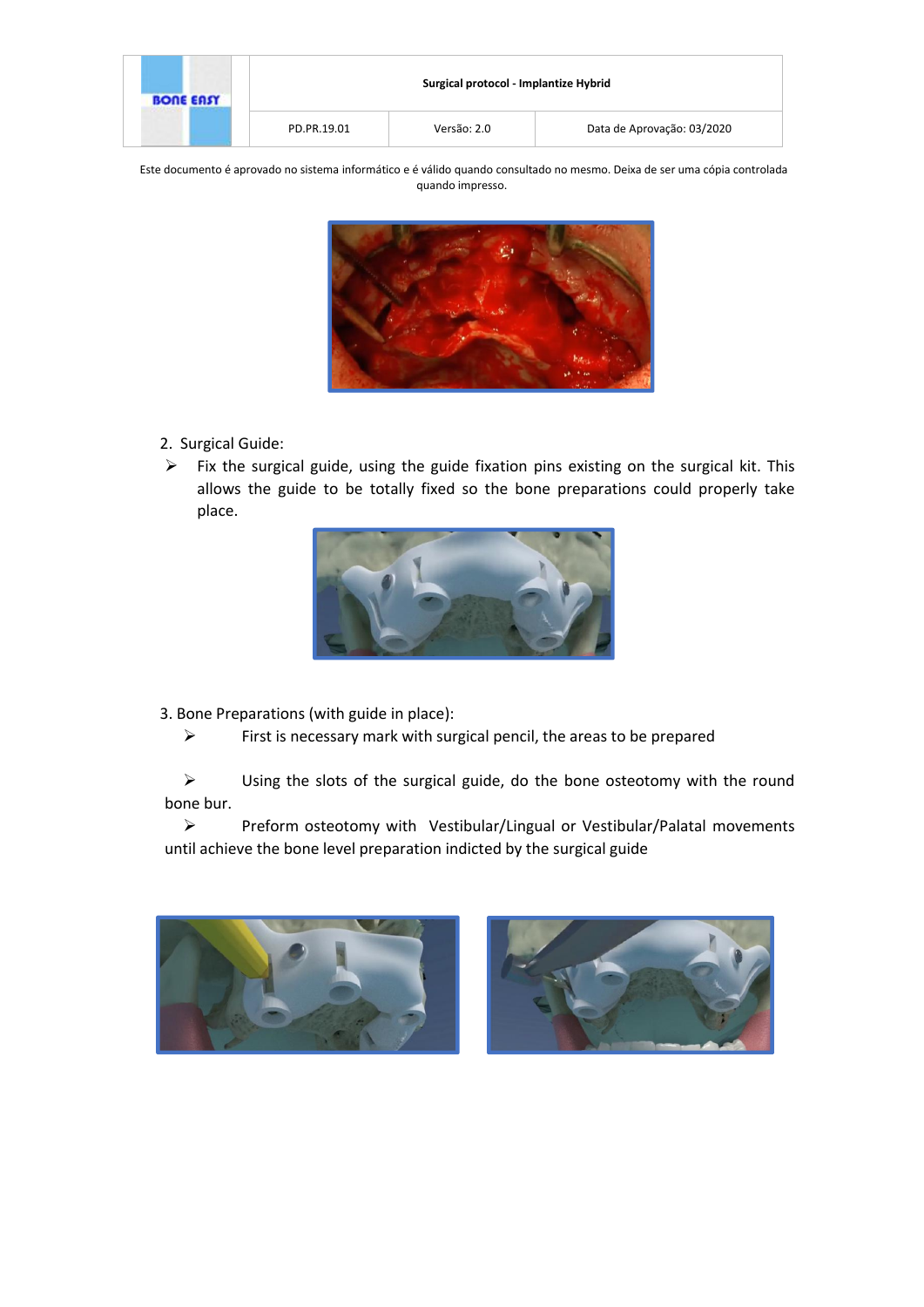| <b>BONE EASY</b> |             | Surgical protocol - Implantize Hybrid |                            |  |
|------------------|-------------|---------------------------------------|----------------------------|--|
|                  | PD.PR.19.01 | Versão: 2.0                           | Data de Aprovação: 03/2020 |  |

Este documento é aprovado no sistema informático e é válido quando consultado no mesmo. Deixa de ser uma cópia controlada quando impresso.

4. Implant fitting test:

- $\triangleright$  Remove the surgical guide.
- $\triangleright$  Test the implant fitting over the bone preparations previously done.
- $\triangleright$  If necessary, it is possible to use the round bur to do final preparations to achieve better fitting.
- $\triangleright$  The implant doesn't need to fit completely on the preparations slots. It needs to fit completely on the vestibular and lingual/palatal areas of bone contact.



5. Implant fixation:

For upper cases: With the implant in place, without moving, is necessary to choose one of the Zygoma holes (**distal hole**), prepare the hole with screw drill of the surgical kit, and then place the screw without total insertion. This step should be repeated for the distal Zygoma hole, in the opposite quadrant.

 $\triangleright$  For lower implants: start implant fixation also for one distal location of each side, without moving the implant. Start with screw bone preparations, place the screw without total insertion and then repeat those two steps for the remaining screws.



 $\triangleright$  Once every screws are in place, is necessary to confirm if every screwhead is totally in contact with implant plates (it applies to upper and lower cases).

 $\triangleright$  The implant plates shouldn't bend due to screws torque. The bending of the plates will lead the screws to loose tightness, and the implant to have mobility.

6. If some parts are not completely adjusted, it could be grafted with some autologous or other bone substitute.